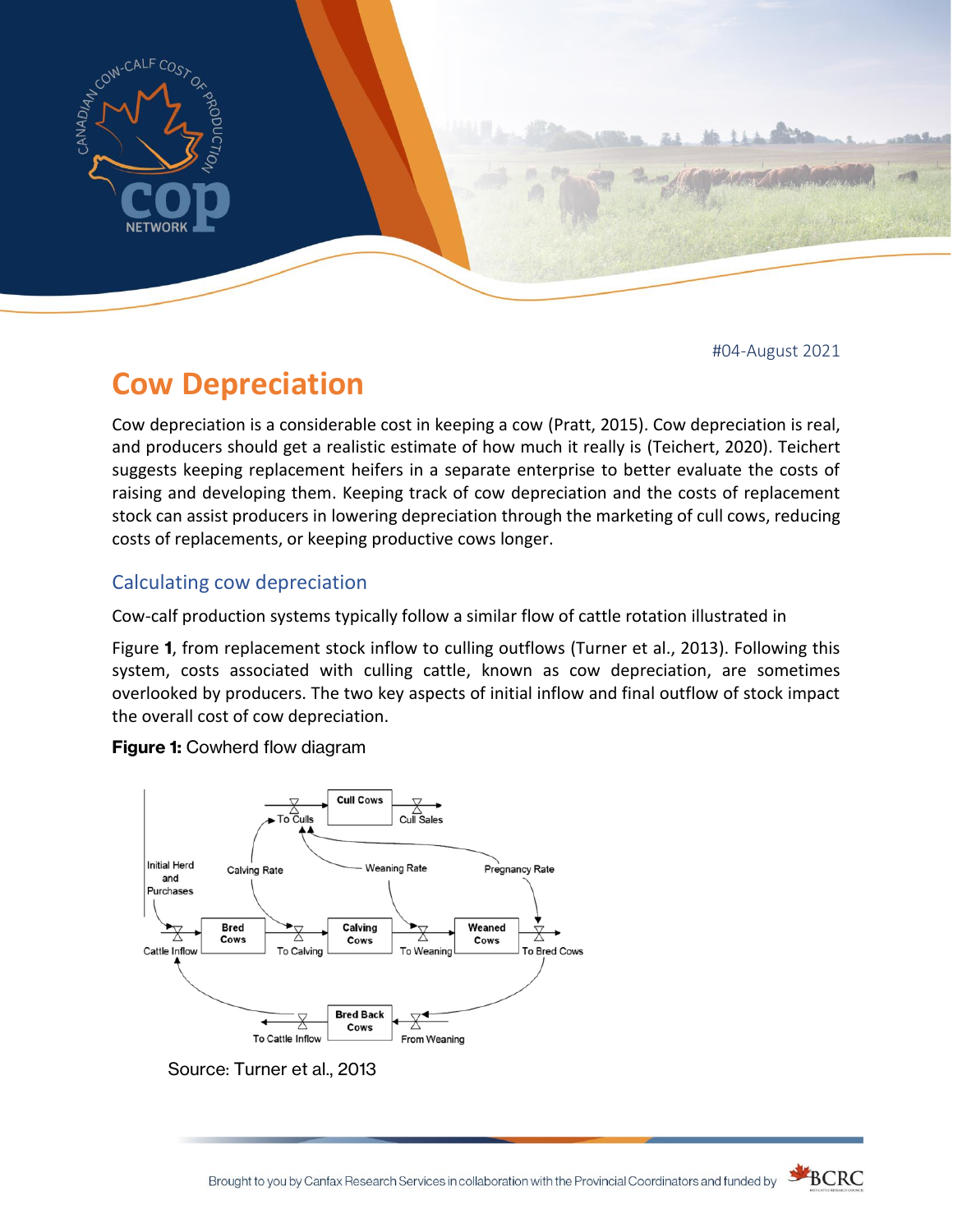Cow depreciation is made up of three parts illustrated in [Equation 1;](#page-1-0) purchase *price* is the dollar value of the bred heifer or cow when she is bought and enters the herd, *replacement cost* should include all costs starting with the costs to produce the weaned heifer calf till the time she enters the herd as a bred female, and finally the *productive years in the herd* (Berger, 2014).

> **Equation 1**: Cow depreciation  $=$   $\frac{(Purchase Price or Replacement Cost - Salvage Value)}{preduction Years in the Uard}$ Productive Years in the Herd

## <span id="page-1-0"></span>Reducing cow depreciation

Berger (2014) described three main methods to reduce cow depreciation.

- 1. Reduce replacement heifer development costs or purchase price for replacement heifers/cows.
- 2. Increase the salvage value of cows that are leaving the herd.
- 3. Increase the number of years a cow is productive in the herd.

Reducing the initial costs of the replacement heifers or sourced heifers and bred cows will lower the difference in the salvage value and the purchase or replacement costs. Secondly, increasing the salvage value of females leaving the production herd will increase returns for the animal and lower depreciation. Finally, reduce the replacement rate through prolonging the cow's production years spreads the development costs over more calves (Berger, 2014).

1. Reduce development or purchase replacement costs

Replacement heifer costs make up about 10% of the cost of production within cow-calf operations. These include feeding, breeding, and opportunity costs when using homegrown heifers, with the average cost in raising a replacement heifer being \$1,840 per head (Beef Research, 2018).<sup>1</sup> Producers who know their true costs of raising replacement stock can compare to purchasing bred heifers to evaluate the trade-offs (Beef Research, 2018). Producers can also purchase replacements, and the below example [\(Table 1\)](#page-1-1) demonstrates the importance of purchase price and development costs on cow depreciation.

|                                                   | <b>Scenario 1</b> | <b>Scenario 2</b> | <b>Scenario 3</b> |
|---------------------------------------------------|-------------------|-------------------|-------------------|
| Bred heifer (development cost/ purchase<br>price) | \$2,000.00        | \$1,840.00        | \$1,650.00        |
| Cull cow (salvage value)                          | \$1,215.00        | \$1,215.00        | \$1,215.00        |
| Lifetime depreciation (no death loss)             | \$785.00          | \$625.00          | \$435.00          |
| Productive years in the herd                      | 5                 | 5                 |                   |
| <b>Annual Cow Depreciation</b>                    | \$157.00          | \$125.00          | \$87.00           |
| Adjustment for 2% annual death loss               | \$160.20          | \$127.55          | \$88.78           |

<span id="page-1-1"></span>**Table 1:** Cow depreciation (\$ per head)

A bred heifer purchased at \$2,000 per head and a salvage value of \$1,215 per head (1350 lb cow at \$0.90/lb) (Canfax, 2021), leaves \$785 per head lifetime depreciation, using a productive life of

<sup>&</sup>lt;sup>1</sup> <http://www.beefresearch.ca/blog/economics-of-raising-or-buying-heifers-for-beef-cow-replacement/>



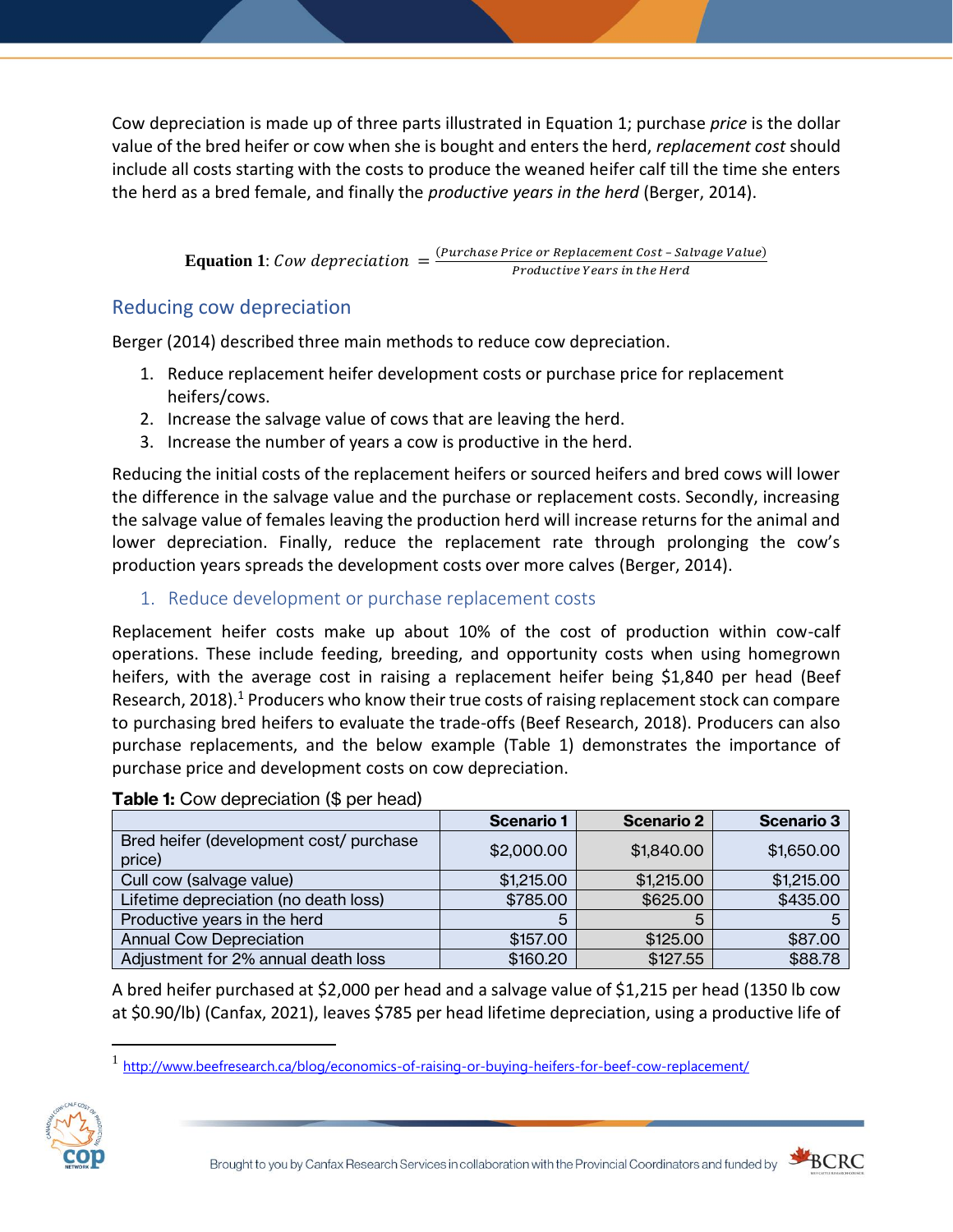five years and adjusting for 2% annual death loss, the cow would then depreciate \$160 per head per year. If the purchase or development costs was reduced to \$1,840 or \$1,650 per head, annual cow depreciation declines to \$127 and \$89 per head per year, respectively. Therefore, the initial value of decreasing homegrown or purchasing replacement stock directly impacts the depreciation costs.

## 2. Increase salvage value of cows

Producers may choose to increase their salvage value through culling earlier to either sell as bred cows prior to the age of five or increase their weight to gain higher prices. Particularly if after five years, all cows receive a similar cull, with the only difference being weight. Increased weight can be achieved by being grass fed or put on feed over the winter. Therefore, the number of productive years would be the determining factor of annual depreciation. Producers with higher replacement rates tend to cull cows earlier, decreasing their productive years. This is offset by the fact that younger cows tend to have lower depreciation due to a higher salvage value as opposed to selling older cows (Berger, 2014).

Producers may choose to increase culling to achieve a production goal such as a shortened calving season. Boyer et al. (2020), noted that producers could see an increase in returns by replacing 10% of late cows when reducing the calving season from 120-days to 60-days annually over 6 years. Producers may then choose to background older cows to see an increased salvage value (Berger, 2014). Teichert (2020) suggested that if you sell most of your cows as bred females by the age of six, you can experience lower depreciation if marketed well. He further described those cows appreciate until the age of four, leaving some time to cull young cows for not meeting their criteria and gaining a higher salvage value.

|                                                   | <b>Scenario 1</b> | <b>Scenario 2</b> | <b>Scenario 3</b> |
|---------------------------------------------------|-------------------|-------------------|-------------------|
| Bred heifer (development cost/ purchase<br>price) | \$1,840.00        | \$1,840.00        | \$1,840.00        |
| Cull cow (salvage value)                          | \$1,564.00        | \$1,305.00        | \$1,215.00        |
| Lifetime depreciation (no death loss)             | \$276.00          | \$535.00          | \$625.00          |
| Productive years in the herd                      | 5                 | h.                |                   |
| <b>Annual Cow Depreciation</b>                    | \$55.20           | \$107.00          | \$125.00          |
| Adjustment for 2% annual death loss               | \$56.33           | \$109.18          | \$127.55          |

## **Table 2:** Cow depreciation (\$ per head)

Scenario 1 in Table 2 uses a bred cow price at 85% of the bred heifer price (2016-20 average difference in Alberta) for a salvage value of \$1,564 per head, reducing the cow depreciation to \$56.33 per head per year. Scenario 2 increases the sale weight by 100 lbs to 1,450 lbs (still using the 2016-20 annual average D1,2 Alberta cow price) for a salvage value of \$1,305 per head, reducing the cow depreciation to \$109.18 per head per year compared to Scenario 3.

# 3. Increase cows' productive years

Anotherr method is to increase the cows' productive years to reduce cow depreciation. Improving genetics, herd health, and nutrition program producers can lengthen their cows' productive years, then reduce the annual and overall cow depreciation (Berger, 2014). The



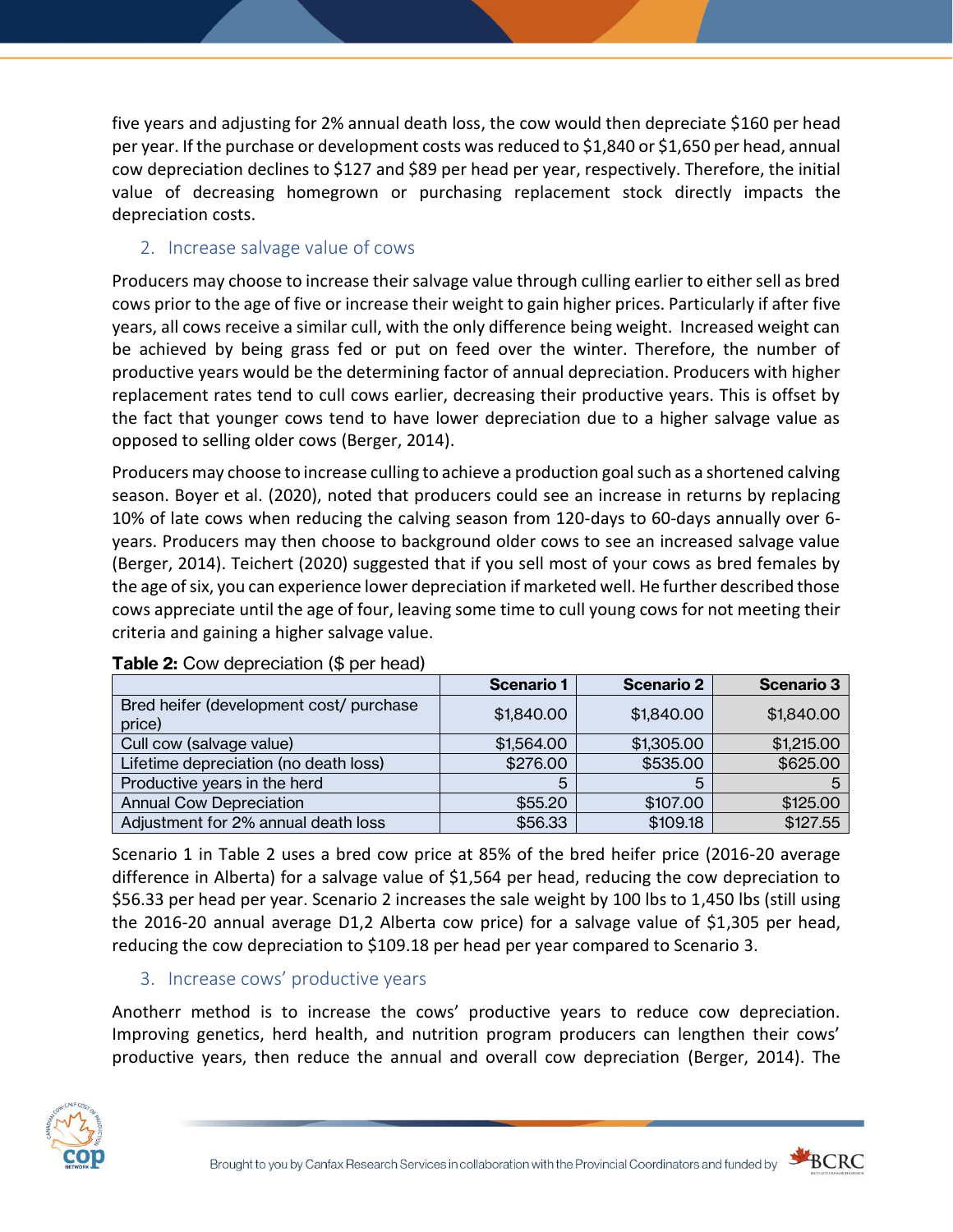individual producers must evaluate the trade-off of age to cull cows to fit their operation and market to reduce cow depreciation.

|                                                | <b>Scenario 1</b> | Scenario 2 | <b>Scenario 3</b> | Scenario 4 |
|------------------------------------------------|-------------------|------------|-------------------|------------|
| Bred heifer (development cost/ purchase price) | \$1,840.00        | \$1,840.00 | \$1,840.00        | \$1,840.00 |
| Cull cow (salvage value)                       | \$1,215.00        | \$1,215.00 | \$1,215.00        | \$1,215.00 |
| Lifetime depreciation (no death loss)          | \$625.00          | \$625.00   | \$625.00          | \$625.00   |
| Productive years in the herd                   | 5                 |            |                   |            |
| <b>Annual Cow Depreciation</b>                 | \$125,00          | \$89.29    | \$69.44           | \$56.82    |
| Adjustment for 2% annual death loss            | \$127.55          | \$91.11    | \$70.86           | \$57.98    |
| <b>Implied Culling Rate</b>                    | 20%               | 14%        | 11%               | 9%         |

#### **Table 3:** Cow depreciation (\$ per head)

Table 3 increases cow age to seven and nine years old with consecutive calves, resulting in cow depreciation dropping to \$91 and \$71 per cow annually. The herd's overall depreciation will rise along with the culling rate determined by the producer. Producers who have established herd genetics may choose to increase cow productivity and lower replacement rates as the replacement cost of cows may be higher when purchasing bred heifers.

#### Culling rate impact on longevity

[Table 4](#page-3-0) shows the estimated replacement rate needed for a group of 100 heifers. The heifer replacement rate equals the cow culling rate plus cow death loss. With an 11% replacement rate, 35 of the original heifers will be in the herd after ten years. Many producers may not cull the correct cows regarding structural and behavioural issues - resulting in a higher cull rate. With a 14% replacement rate, only 25 of the original heifers will be in the herd after ten years. This illustrates how quickly cattle can be in and out of a producer's herd as their culling rates increase, creating higher turnover and depreciation per cow. Producers who want to extend their cows' productive years will have to develop skills in selecting the most appropriate culls to ensure nonculls have the most productive years (Pratt, 2015).

| ັ                                   | <b>Scenario 1</b> | <b>Scenario 2</b> | <b>Scenario 3</b> | <b>Scenario 4</b> |
|-------------------------------------|-------------------|-------------------|-------------------|-------------------|
| Open cows (at preg-checking)        | 7%                | 7%                | 5%                | 5%                |
| Dry cows (dry after calving season) | 5%                | 3%                | 2%                | 1%                |
| Structural/behavioural issues       | 6%                | 2%                | 3%                | 2%                |
| <b>Cow Death Loss</b>               | 2%                | 2%                | 1%                | 1%                |
| <b>Total Replacement Rate</b>       | 20%               | 14%               | 11%               | 9%                |
| # Replacement Heifers (year 1)      | 100               | 100               | 100               | 100               |
| Year 2                              | 80                | 86                | 89                | 91                |
| Year 3                              | 64                | 73                | 79                | 83                |
| Year 4                              | 51                | 63                | 70                | 75                |
| Year 5                              | 41                | 54                | 62                | 68                |
| Year 6                              | 33                | 46                | 55                | 62                |
| Year 7                              | 26                | 40                | 49                | 56                |
| Year 8                              | 21                | 34                | 44                | 51                |
| Year 9                              | 17                | 29                | 39                | 47                |
| Year 10                             | 13                | 25                | 35                | 42                |

#### <span id="page-3-0"></span>**Table 4:** Culling rate impact on longevity